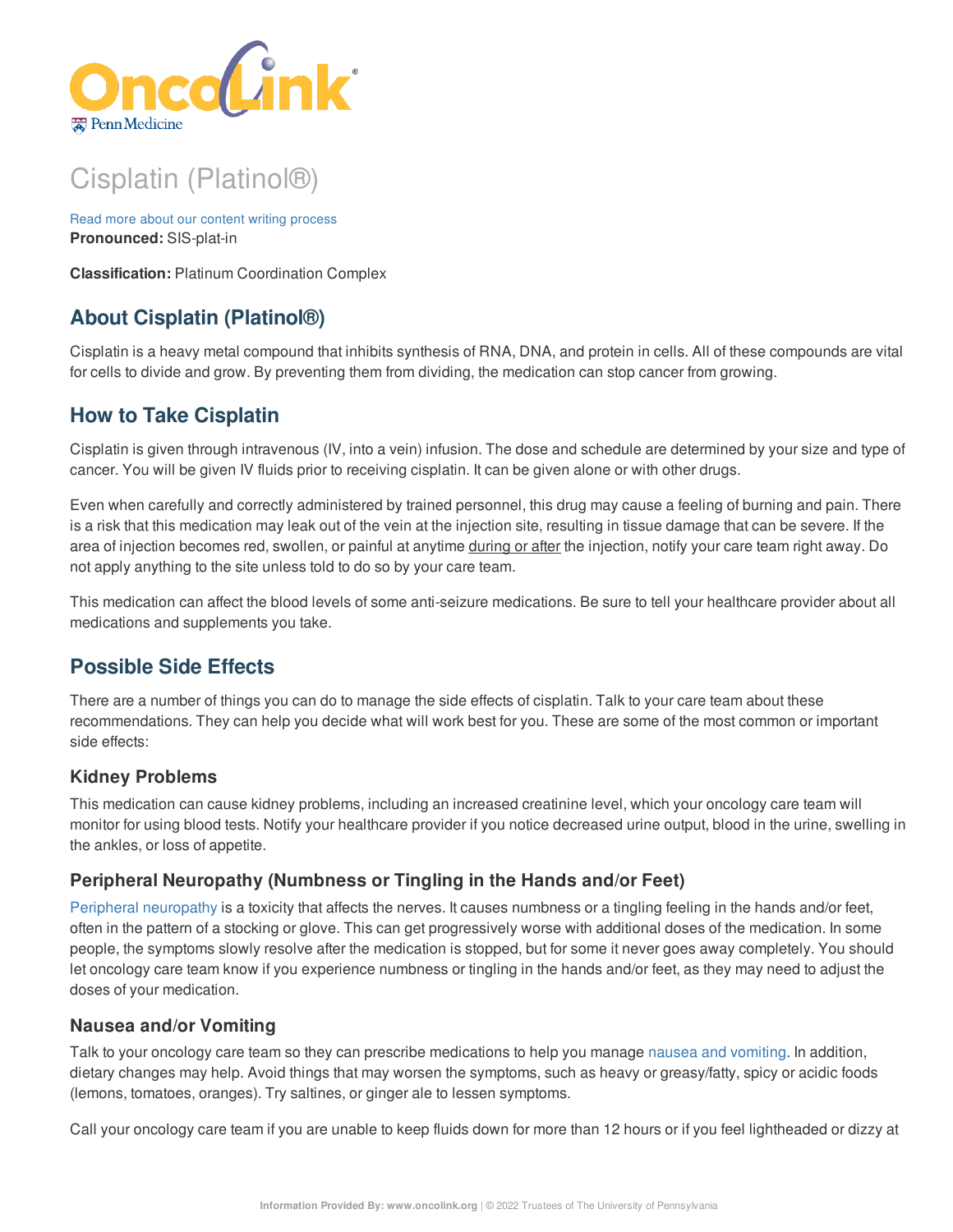any time.

# **Low White Blood Cell Count (Leukopenia or Neutropenia)**

White blood cells (WBC) are important for fighting infection. While receiving treatment, your WBC [count](https://www.oncolink.org/chemo-printer/20959?theme=oncolink/support/side-effects/low-blood-counts/neutropenia) can drop, putting you at a higher risk of getting an infection. You should let your doctor or nurse know right away if you have a fever (temperature greater than 100.4°F or 38°C), sore throat or cold, shortness of breath, cough, burning with urination, or a sore that doesn't heal.

#### **Tips to preventing infection:**

- [Washing](https://www.oncolink.org/chemo-printer/20959?theme=oncolink/cancer-treatment/hospital-helpers/hand-hygiene-hand-washing) hands, both yours and your visitors, is the best way to prevent the spread of infection.
- Avoid large crowds and people who are sick (i.e.: those who have a cold, fever or cough or live with someone with these symptoms).
- When working in your yard, wear protective clothing including long pants and gloves.
- Do not handle pet waste.
- Keep all cuts or scratches clean.
- Shower or bath daily and perform frequent [mouth](https://www.oncolink.org/chemo-printer/20959?theme=oncolink/support/side-effects/gastrointestinal-side-effects/mucositis/mucositis-mouth-sores-oral-care-tip-sheet) care.
- Do not cut cuticles or ingrown nails. You may wear nail polish, but not fake nails.
- Ask your oncology care team before scheduling dental appointments or procedures.
- Ask your oncology care team before you, or someone you live with, has any vaccinations.

# **Low Red Blood Cell Count (Anemia)**

Your red blood cells are responsible for carrying oxygen to the tissues in your body. When the red cell [count](https://www.oncolink.org/chemo-printer/20959?theme=oncolink/support/side-effects/low-blood-counts/low-red-blood-cell-count-anemia) is low, you may feel tired or weak. You should let your oncology care team know if you experience any shortness of breath, difficulty breathing or pain in your chest. If the count gets too low, you may receive a blood transfusion.

# **Low Platelet Count (Thrombocytopenia)**

Platelets help your blood clot, so when the [count](https://www.oncolink.org/chemo-printer/20959?theme=oncolink/support/side-effects/low-blood-counts/low-platelet-count-thrombocytopenia) is low you are at a higher risk of bleeding. Let your oncology care team know if you have any excess bruising or bleeding, including nose bleeds, bleeding gums or blood in your urine or stool. If the platelet count becomes too low, you may receive a transfusion of platelets.

- Do not use a razor (an electric razor is fine).
- Avoid contact sports and activities that can result in injury or bleeding.
- Do not take aspirin (salicylic acid), non-steroidal, anti-inflammatory medications (NSAIDs) such as Motrin/Advil (ibuprofen), Aleve (naproxen), Celebrex (celecoxib) etc. as these can all increase the risk of bleeding. Please consult with your healthcare team regarding use of these agents and all over the counter medications/supplements while on therapy.
- Do not floss or use toothpicks and use a soft-bristle toothbrush to brush your teeth.

# **Hearing Problems**

Cisplatin can cause hearing loss and ringing in the ears. Your hearing will be checked prior to you receiving cisplatin and as needed throughout treatment. Call your doctor or nurse if you have ringing in your ears or if you notice a decrease in your hearing.

#### **Allergic Reactions**

In some cases, patients can have an allergic reaction to this medication. Signs of a reaction can include: shortness of breath or difficulty breathing, chest pain, rash, flushing or itching or a decrease in blood pressure. If you notice any changes in how you feel during the infusion, let your nurse know immediately. The infusion will be slowed or stopped if this occurs. Depending on the severity of your reaction, you may still be able to receive the medication with a pre-medication to prevent a reaction, or if the medication is given at a slower rate.

#### **Less common, but important side effects can include:**

*Electrolyte Abnormalities:* This medication can affect the normal levels of electrolytes (potassium, magnesium, calcium, etc.) in your body. Your levels will be monitored using blood tests. If your levels become too low, your care team may prescribe specific electrolytes to be given by IV or taken by mouth. Do not take any supplements without first consulting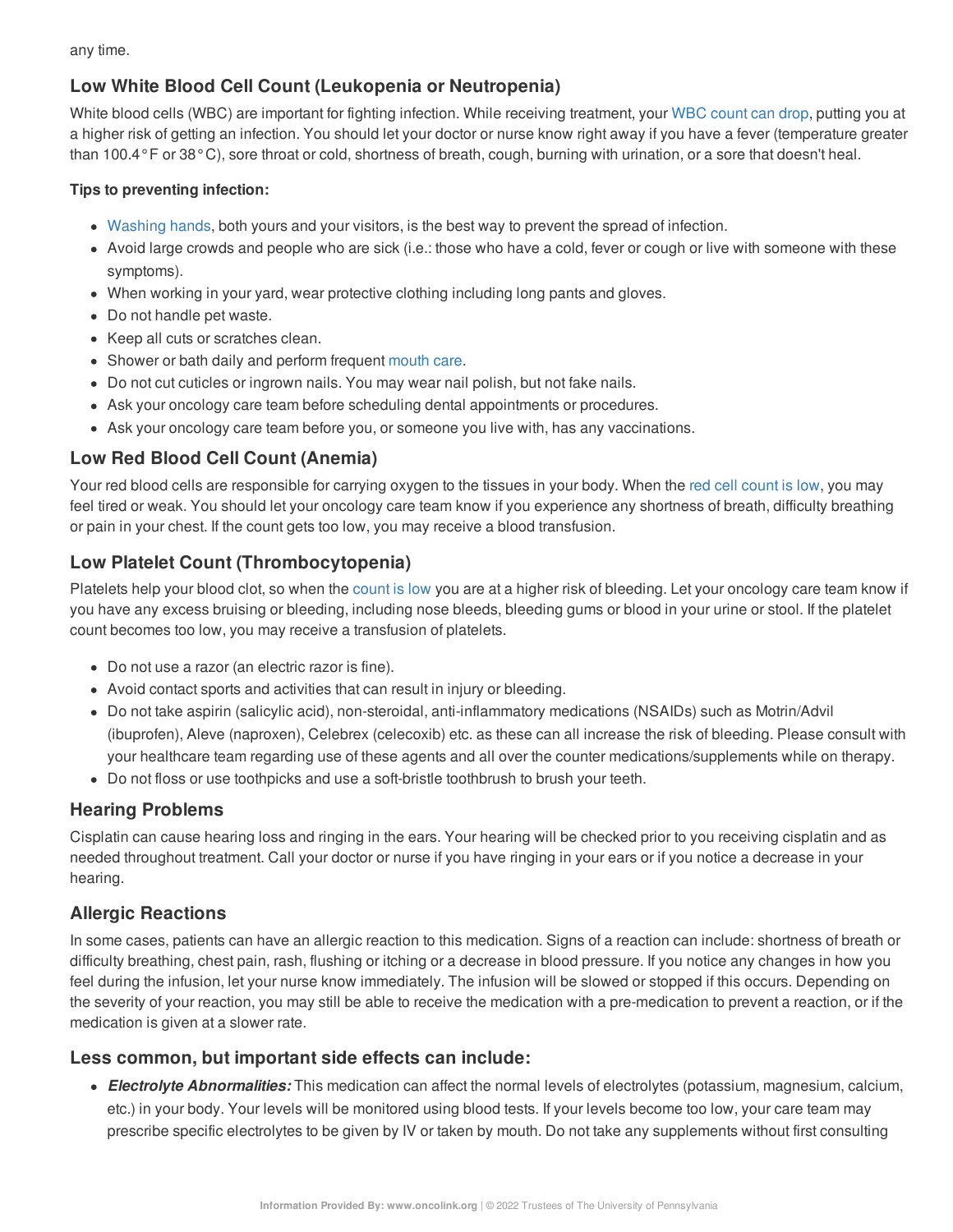with your care team.

- *Taste and Smell Changes:* You may experience a metallic taste or find that food has no taste at all. You may dislike foods or beverages that you liked before receiving cancer treatment. These symptoms can last for several months or longer after treatment ends. Avoid any food that you think smells or tastes bad. If red meat is a problem, eat chicken, turkey, eggs, dairy products and fish without a strong smell. Sometimes cold food has less of an odor. Add extra flavor to meat or fish by marinating it in sweet juices, sweet and sour sauce or dressings. Use seasonings like basil, oregano or rosemary to add flavor. Bacon, ham and onion can add flavor to vegetables. Ask your nurse about nutritional counseling services to help with food choices.
- *Vision Changes:* This medication can cause blurred vision and a change in color perception, especially with higher doses or increased frequency of doses. Report any vision changes to your healthcare team immediately.
- *Secondary Malignancies* : There is a low risk of developing leukemia or other type of cancer due to treatment with this medication, which can occur many years after treatment. This is most often associated with repeated treatments or high doses. Your oncology care team will provide instructions on how to best follow up and be monitored for this.
- *Posterior Reversible Encephalopathy Syndrome (PRES):* In rare cases this medication has caused a neurological disorder called posterior reversible encephalopathy syndrome (PRES), also called reversible posterior leukoencephalopathy (RPLS). Symptoms of PRES/RPLS include headache, seizure, lethargy, confusion, blindness and other visual and neurological disturbances. Report any of these symptoms to your healthcare team immediately.

#### **Reproductive Concerns**

This medication may affect your reproductive system, resulting in the menstrual cycle or sperm production becoming irregular or stopping permanently. Women may experience menopausal effects including hot flashes and vaginal dryness. In addition, the desire for sex may decrease during treatment. You may want to consider sperm banking or egg harvesting if you may wish to have a child in the future. Discuss these options with your oncology team.

Exposure of an unborn child to this medication could cause birth defects, so you should not become pregnant or father a child while on this medication. For women, effective birth control is necessary during treatment and for at least 14 months after treatment, even if your menstrual cycle stops. For men, effective birth control is necessary during treatment and for at least 11 months after treatment, even if you believe you are not producing sperm. You should consult with your healthcare team before breastfeeding while receiving this medication.

# Vinblastine (Velban®, Alkaban AQ)

Read more about our content writing [process](https://www.oncolink.org/chemo-printer/20959?theme=oncolink/about/content) **Pronounced:** vin-BLAS-teen

**Classification:** Antimicrotubule Agent/Vinca Alkaloid

# **About Vinblastine (Velban®, Alkaban AQ)**

Vinblastine is a member of the vinca alkaloids family of chemotherapy agents. These medications work by interfering with cell division, which leaves the tumor unable to grow and spread. Vinblastine was developed from the Madagascar periwinkle plant.

# **How to Take Vinblastine**

This medication is administered intravenously (IV, into a vein), by a trained professional. Specific dosage and dosing schedule depends on the person's size and the type of cancer being treated.

This medication is a vesicant. Even when carefully and correctly administered by trained personnel, this drug may cause a feeling of burning and pain. There is a risk that this medication may leak out of the vein at the injection site, resulting in tissue damage that can be severe. If the area of injection becomes red, swollen, or painful at any time during or after the injection, notify your doctor or nurse immediately. Do not apply anything to the site unless instructed by your doctor or nurse.

The blood levels of this medication can be affected by certain foods and medications, so they should be avoided. These include: grapefruit, grapefruit juice, ketoconazole, rifampin, phenytoin, St. John's wort, and many anti-fungal medications. Be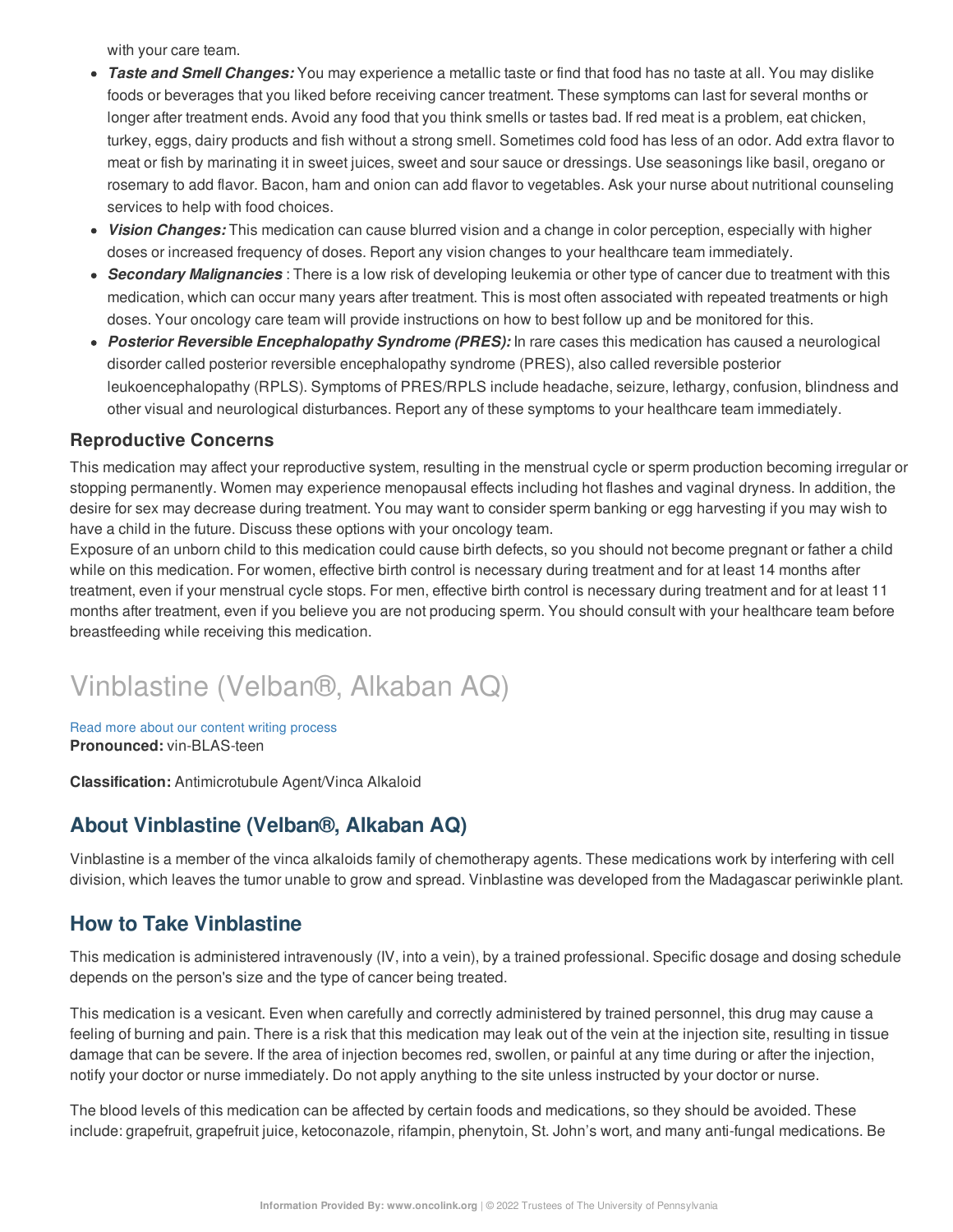sure to tell your healthcare provider about all medications and supplements you take.

# **Possible Side Effects of Vinblastine**

There are a number of things you can do to manage the side effects of vinblastine. Talk to your care team about these recommendations. They can help you decide what will work best for you. These are some of the most common or important side effects:

#### **Constipation**

Vinblastine can cause serious constipation, abdominal pain and can even lead to a blockage or stoppage of the bowel (called paralytic ileus) if not treated promptly. There are several things you can do to prevent or relieve constipation. Include fiber in your diet (fruits and vegetables), drink 8-10 glasses of non-alcoholic fluids a day, and keep active. A stool softener once or twice a day may prevent constipation. If you do not have a bowel movement for 2-3 days, you should contact your healthcare team for [suggestions](https://www.oncolink.org/chemo-printer/20959?theme=oncolink/support/side-effects/gastrointestinal-side-effects/constipation) to relieve the constipation.

#### **Neurotoxicity**

This is a toxicity that affects the nerves. The most common effect is called peripheral neuropathy, which affects the nerves in the hands and feet, causing causes numbness or tingling, often in the pattern of a stocking or glove. This can get progressively worse with additional doses of the medication and can lead to difficulty with balance or walking. In some people, the symptoms slowly resolve after the medication is stopped, but for some, it never goes away completely. You should let your healthcare provider know if you experience numbness or tingling in the hands and feet, as they may need to adjust the doses of your medication.

The vinca alkaloid chemotherapies are known to cause neuropathy, but they can also cause neurologic toxicity that presents as mental depression, headache, malaise, dizziness, and seizures. It can also cause toxicity of the cranial nerves, which affects the vocal cords (changes in voice), eyes (visual changes) or facial nerves (drooping of the face or mouth). Patients can develop severe pain in the jaw soon after the first treatment with vincristine, which is caused by the medication affecting the nerves. If you notice any of these problems, notify your healthcare team right away.

# **Low White Blood Cell Count (Leukopenia or Neutropenia)**

White blood cells (WBC) are important for fighting infection. While receiving treatment, your WBC [count](https://www.oncolink.org/chemo-printer/20959?theme=oncolink/support/side-effects/low-blood-counts/neutropenia) can drop, putting you at a higher risk of getting an infection. You should let your doctor or nurse know right away if you have a fever (temperature greater than 100.4°F or 38°C), sore throat or cold, shortness of breath, cough, burning with urination, or a sore that doesn't heal.

#### **Tips to preventing infection:**

- [Washing](https://www.oncolink.org/chemo-printer/20959?theme=oncolink/cancer-treatment/hospital-helpers/hand-hygiene-hand-washing) hands, both yours and your visitors, is the best way to prevent the spread of infection.
- Avoid large crowds and people who are sick (i.e.: those who have a cold, fever or cough or live with someone with these symptoms).
- When working in your yard, wear protective clothing including long pants and gloves.
- Do not handle pet waste.
- Keep all cuts or scratches clean.
- Shower or bath daily and perform frequent [mouth](https://www.oncolink.org/chemo-printer/20959?theme=oncolink/support/side-effects/gastrointestinal-side-effects/mucositis/mucositis-mouth-sores-oral-care-tip-sheet) care.
- Do not cut cuticles or ingrown nails. You may wear nail polish, but not fake nails.
- Ask your oncology care team before scheduling dental appointments or procedures.
- Ask your oncology care team before you, or someone you live with, has any vaccinations.

#### **Mouth Ulcers (Sores)**

Certain cancer treatments can cause sores or [soreness](https://www.oncolink.org/chemo-printer/20959?theme=oncolink/support/side-effects/gastrointestinal-side-effects/mucositis/all-about-mucositis) in your mouth and/or throat. Notify your doctor or nurse if your mouth, tongue, inside of your cheek or throat becomes white, ulcerated or painful. Performing [regular](https://www.oncolink.org/chemo-printer/20959?theme=oncolink/support/side-effects/gastrointestinal-side-effects/mucositis/mucositis-mouth-sores-oral-care-tip-sheet) mouth care can help prevent or manage mouth sores. If mouth sores become painful, your doctor or nurse can recommend a pain reliever.

- Brush with a soft-bristle toothbrush or cotton swab twice a day.
- Avoid mouthwashes that contain alcohol. A baking soda and/or salt warm water mouth rinse (2 level teaspoons of baking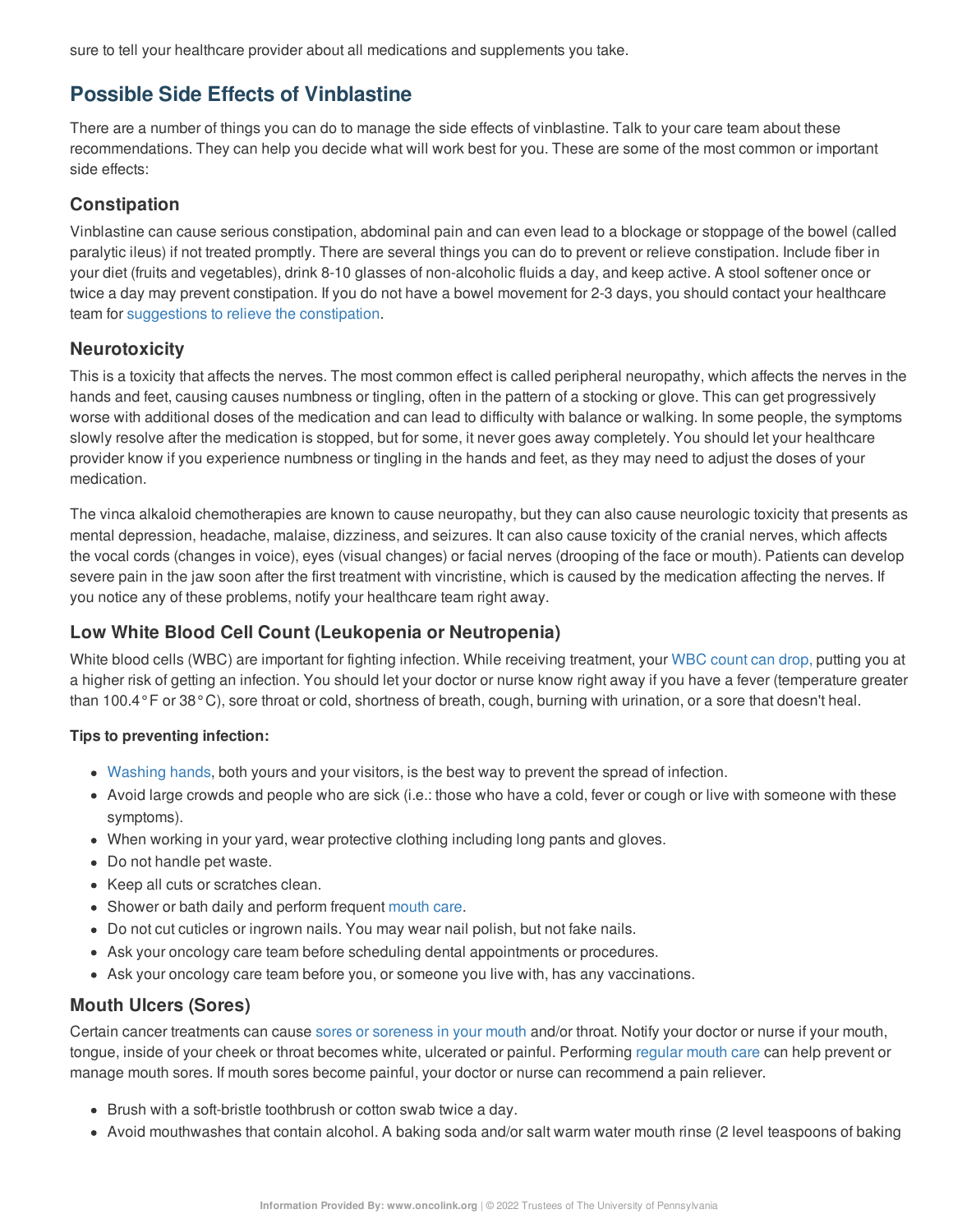soda or 1 level teaspoon salt in an eight-ounce glass of warm water) is recommended 4 times daily.

- If your mouth becomes dry, eat moist foods, drink plenty of fluids (6-8 glasses), and suck on sugarless hard candy.
- Avoid smoking and chewing tobacco, drinking alcoholic beverages, and citrus juices.

## **Loss or Thinning of Scalp and Body Hair (Alopecia)**

Your hair may become thin, [brittle,](https://www.oncolink.org/chemo-printer/20959?theme=oncolink/support/side-effects/skin-hair-nail-side-effects/hair-loss-alopecia-from-chemotherapy) or may fall out. This typically begins two to three weeks after treatment starts. This hair loss can be all body hair, including pubic, underarm, legs/arms, eyelashes, and nose hairs. The use of scarves, wigs, hats, and hairpieces may help. Hair generally starts to regrow soon after treatment is completed. Remember your hair helps keep you warm in cold weather, so a hat is particularly important in cold weather or to protect you from the sun.

## **High Blood Pressure**

This medication can cause high blood pressure (hypertension). Patients should have their blood pressure checked regularly during therapy. Any hypertension should be treated appropriately.

## **Decrease in Appetite or Taste Changes**

[Nutrition](https://www.oncolink.org/chemo-printer/20959?theme=oncolink/support/nutrition-and-cancer/during-and-after-treatment) is an important part of your care. Cancer treatment can affect your appetite and, in some cases, the side effects of treatment can make eating difficult. Ask your oncology care team about nutritional counseling services at your treatment center to help with food choices.

- Try to eat five or six small meals or snacks throughout the day, instead of 3 larger meals.
- If you are not eating enough, nutritional supplements may help.
- You may experience a metallic taste or find that food has no taste at all. You may dislike foods or beverages that you liked before receiving cancer treatment. These symptoms can last for several months or longer after treatment ends.
- Avoid any food that you think smells or tastes bad. If red meat is a problem, eat chicken, turkey, eggs, dairy products, and fish without a strong smell. Sometimes cold food has less of an odor.
- Add extra flavor to meat or fish by marinating it in sweet juices, sweet and sour sauce, or dressings. Use seasonings like basil, oregano, or rosemary to add flavor. Bacon, ham, and onion can add flavor to vegetables.

## **Fatigue**

[Fatigue](https://www.oncolink.org/chemo-printer/20959?theme=oncolink/support/side-effects/other-side-effects/fatigue-and-cancer/managing-fatigue) is very common during cancer treatment and is an overwhelming feeling of exhaustion that is not usually relieved by rest. While on cancer treatment, and for a period after, you may need to adjust your schedule to manage fatigue. Plan times to rest during the day and conserve energy for more important activities. Exercise can help combat fatigue; a simple daily walk with a friend can help. Talk to your healthcare team for helpful tips on dealing with this side effect.

#### **Nausea and/or Vomiting**

Talk to your doctor or nurse so they can prescribe medications to help you manage nausea and [vomiting](https://www.oncolink.org/chemo-printer/20959?theme=oncolink/support/side-effects/gastrointestinal-side-effects/nausea-and-vomiting). In addition, dietary changes may help. Avoid things that may worsen the symptoms, such as heavy or greasy/fatty, spicy or acidic foods (lemons, tomatoes, oranges). Try antacids, (e.g. milk of magnesia, calcium tablets such as Tums), saltines, or ginger ale to lessen symptoms.

Call your doctor or nurse if you are unable to keep fluids down for more than 12 hours or if you feel lightheaded or dizzy at any time.

#### **Less common, but important side effects can include:**

- *Urinary retention:* Some patients may experience an inability to urinate (even when you feel that you need to). If you notice you are unable to urinate, you should call your healthcare team right away or go to the emergency room to be evaluated.
- *Pain in tumor-containing tissue:* Some patients may experience pain in tumor-containing tissue. This is thought to occur due to swelling of that area during its response to treatment.
- *Radiation Recall:* This medication may cause radiation recall. It may present as a skin reaction that looks like a sunburn (redness, swelling, soreness, peeling skin) in areas where radiation was previously given. Notify your oncology care team if you notice this side effect. Treatment can include topical steroid ointments and a delay in your next chemotherapy dose.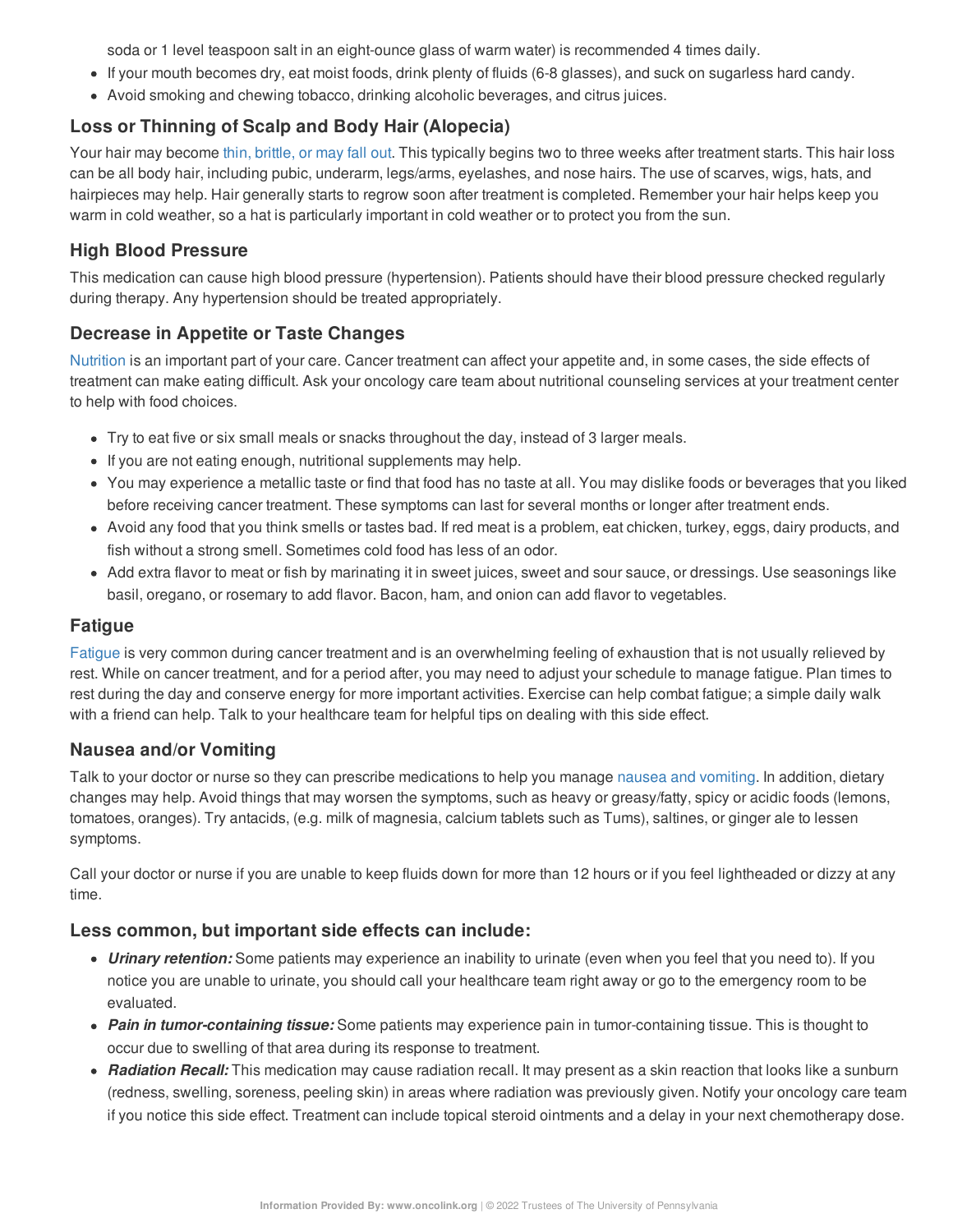# **Sexual & Reproductive Concerns**

This drug may affect your reproductive system, resulting in the menstrual cycle or sperm production becoming irregular or stopping permanently. In addition, the desire for sex may decrease during treatment.

Exposure of an unborn child to this medication could cause birth defects, so you should not become pregnant or father a child while on this medication. Effective birth control is necessary during treatment, even if your menstrual cycle stops or you believe you are not producing sperm. You may want to consider sperm banking or egg harvesting if you may wish to have a child in the future. Discuss these options with your oncology team. You should consult with your healthcare team before breastfeeding while receiving this medication.

# Dacarbazine (DTIC, DTIC-Dome®)

Read more about our content writing [process](https://www.oncolink.org/chemo-printer/20959?theme=oncolink/about/content) **Pronounced:** da-KAR-ba-zeen

**Classification:** Alkylating Agent

# **About Dacarbazine (DTIC, DTIC-Dome®)**

Dacarbazine exerts its anti-cancer affect by a process called alkylation. Alkylation damages the DNA of cells, which prevents them from dividing, and causes them to die. Since cancer cells, in general, divide faster and with less error correcting than healthy cells, cancer cells are more sensitive to this damage.

# **How to Take Dacarbazine**

Dacarbazine is given through intravenous (IV, into a vein) infusion. The dosage and schedule are determined by the person's size, type of cancer, and treatment regimen. It can be given alone or with other medications.

Even when carefully and correctly administered by trained personnel, this drug may cause a feeling of burning and pain. There is a risk that this medication may leak out of the vein at the injection site, resulting in tissue damage that can be severe. If the area of injection becomes red, swollen, or painful at any time during or after the injection, notify your care team immediately. Do not apply anything to the site unless instructed by your care team.

# **Possible Side Effects of Dacarbazine**

There are a number of things you can do to manage the side effects of dacarbazine. Talk to your care team about these recommendations. They can help you decide what will work best for you. These are some of the most common or important side effects:

#### **Low White Blood Cell Count (Leukopenia or Neutropenia)**

White blood cells (WBC) are important for fighting infection. While receiving treatment, your WBC [count](https://www.oncolink.org/chemo-printer/20959?theme=oncolink/support/side-effects/low-blood-counts/neutropenia) can drop, putting you at a higher risk of getting an infection. You should let your doctor or nurse know right away if you have a fever (temperature greater than 100.4°F or 38°C), sore throat or cold, shortness of breath, cough, burning with urination, or a sore that doesn't heal.

#### **Tips to preventing infection:**

- [Washing](https://www.oncolink.org/chemo-printer/20959?theme=oncolink/cancer-treatment/hospital-helpers/hand-hygiene-hand-washing) hands, both yours and your visitors, is the best way to prevent the spread of infection.
- Avoid large crowds and people who are sick (i.e.: those who have a cold, fever, or cough or live with someone with these symptoms).
- When working in your yard, wear protective clothing including long pants and gloves.
- Do not handle pet waste.
- Keep all cuts or scratches clean.
- Shower or bath daily and perform frequent [mouth](https://www.oncolink.org/chemo-printer/20959?theme=oncolink/support/side-effects/gastrointestinal-side-effects/mucositis/mucositis-mouth-sores-oral-care-tip-sheet) care.
- Do not cut cuticles or ingrown nails. You may wear nail polish, but not fake nails.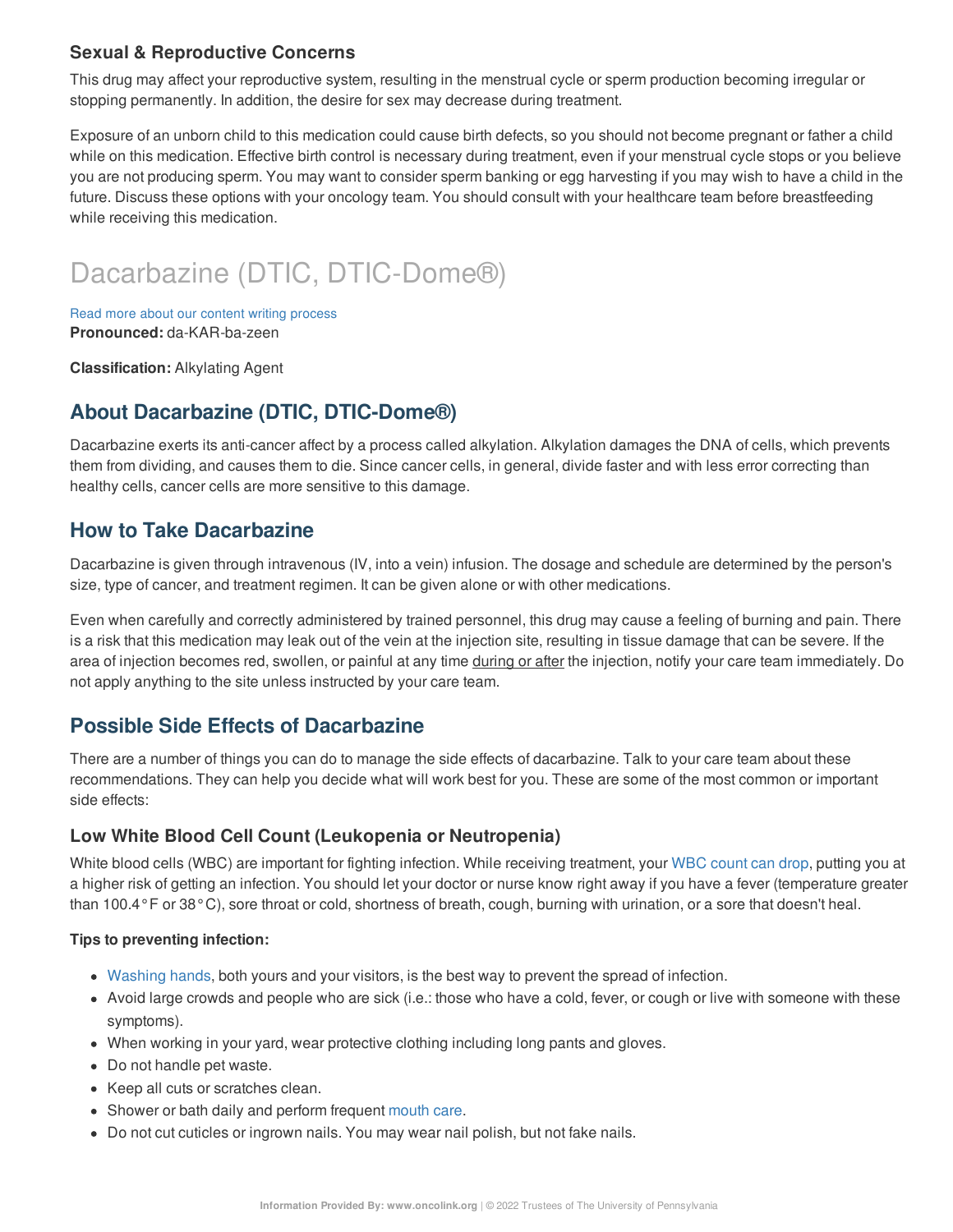- Ask your oncology care team before scheduling dental appointments or procedures.
- Ask your oncology care team before you, or someone you live with, has any vaccinations.

## **Low Platelet Count (Thrombocytopenia)**

Platelets help your blood clot, so when the [count](https://www.oncolink.org/chemo-printer/20959?theme=oncolink/support/side-effects/low-blood-counts/low-platelet-count-thrombocytopenia) is low you are at a higher risk of bleeding. Let your oncology care team know if you have any excess bruising or bleeding, including nose bleeds, bleeding gums or blood in your urine or stool. If the platelet count becomes too low, you may receive a transfusion of platelets.

- Do not use a razor (an electric razor is fine).
- Avoid contact sports and activities that can result in injury or bleeding.
- Do not take aspirin (salicylic acid), non-steroidal, anti-inflammatory medications (NSAIDs) such as Motrin/Advil (ibuprofen), Aleve (naproxen), Celebrex (celecoxib), etc. as these can all increase the risk of bleeding. Please consult with your healthcare team regarding use of these agents and all over-the-counter medications/supplements while on therapy.
- Do not floss or use toothpicks and use a soft-bristle toothbrush to brush your teeth.

# **Low Red Blood Cell Count (Anemia)**

Your red blood cells are responsible for carrying oxygen to the tissues in your body. When the red cell [count](https://www.oncolink.org/chemo-printer/20959?theme=oncolink/support/side-effects/low-blood-counts/low-red-blood-cell-count-anemia) is low, you may feel tired or weak. You should let your oncology care team know if you experience any shortness of breath, difficulty breathing, or pain in your chest. If the count gets too low, you may receive a blood transfusion.

# **Liver Problems**

This medication can affect your liver including serious conditions called hepatic vein thrombosis (blood clot in the liver) and hepatocellular necrosis (death of liver cells). Call your care provider right away if you have yellowing of the skin or eyes, if your urine appears dark or brown, or if you have pain in your abdomen (belly).

# **Secondary Malignancies**

There is a very low risk of developing another type of cancer, including fibrosarcoma, sarcoma, or angiosarcoma due to treatment with this medication, which can occur many years after treatment.

# **Nausea and/or Vomiting**

Limiting food intake for 4-6 hours before receiving the medication may help with these side effects. Talk to your doctor or nurse so they can prescribe medications to help you manage nausea and [vomiting](https://www.oncolink.org/chemo-printer/20959?theme=oncolink/support/side-effects/gastrointestinal-side-effects/nausea-and-vomiting). In addition, dietary changes may help. Avoid things that may worsen the symptoms, such as heavy or greasy/fatty, spicy or acidic foods (lemons, tomatoes, oranges). Try antacids, (e.g. milk of magnesia, calcium tablets such as Tums), saltines, or ginger ale to lessen symptoms.

Call your doctor or nurse if you are unable to keep fluids down for more than 12 hours or if you feel lightheaded or dizzy at any time.

# **Decrease in Appetite**

[Nutrition](https://www.oncolink.org/chemo-printer/20959?theme=oncolink/support/nutrition-and-cancer/during-and-after-treatment) is an important part of your care. Cancer treatment can affect your appetite and, in some cases, the side effects of treatment can make eating difficult. Ask your nurse about nutritional counseling services at your treatment center to help with food choices.

- Try to eat five or six small meals or snacks throughout the day, instead of 3 larger meals.
- If you are not eating enough, nutritional supplements may help.
- You may experience a metallic taste or find that food has no taste at all. You may dislike foods or beverages that you liked before receiving cancer treatment. These symptoms can last for several months or longer after treatment ends.
- Avoid any food that you think smells or tastes bad. If red meat is a problem, eat chicken, turkey, eggs, dairy products, and fish without a strong smell. Sometimes cold food has less of an odor.

Add extra flavor to meat or fish by marinating it in sweet juices, sweet and sour sauce, or dressings. Use seasonings like basil, oregano, or rosemary to add flavor. Bacon, ham, and onion can add flavor to vegetables.